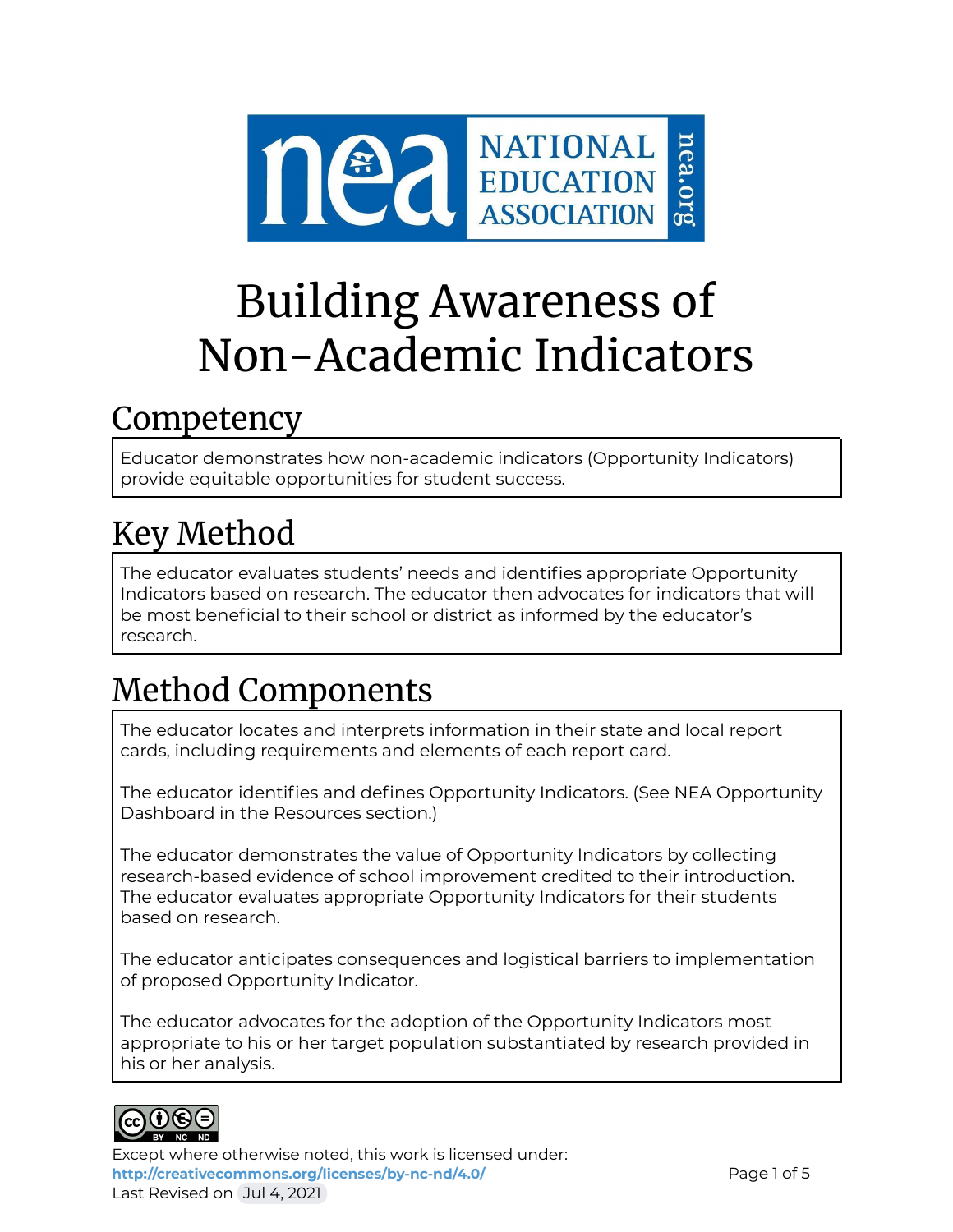### Supporting Rationale and Research

Farruggia. S.P., Han, C., Watson, L., Mos, T.P., & Bottoms, B.L. (2016). Noncognitive factors and college student success. <http://journals.sagepub.com/doi/pdf/10.1177/1521025116666539>

Klugman, J., Gordon, M.F., Bender Sebring, P., & Sporte, S.E. (2015). A first look at the 5Essentials in Illinois schools

[https://consortium.uchicago.edu/sites/default/files/publications/Statewide%205E%2](https://consortium.uchicago.edu/sites/default/files/publications/Statewide%205E%20Report.pdf) [0Report.pdf](https://consortium.uchicago.edu/sites/default/files/publications/Statewide%205E%20Report.pdf)

### Resources

Articles NEA ESSA [Website](https://www.nea.org/student-success/smart-just-policies/essa)

What You Need to Know [About](https://www.nea.org/resource-library/just-facts-what-you-need-know-about-essa) ESSA

ESSA [Implementation](https://www.nea.org/advocating-for-change/new-from-nea/states-setting-table-essa-implementation) Begins

Information about the [Opportunity](https://www.aypf.org/blog/essas-non-academic-indicator-what-are-we-talking-about/) Indicator

ESSA [Implementation](http://myschoolmyvoice.nea.org/in-your-state/) in Your State

Measuring School Quality: [Non-Academic](https://www.huffpost.com/entry/measuring-school-quality_b_9871706) Measures in the Every Student Succeeds [Act](https://www.huffpost.com/entry/measuring-school-quality_b_9871706)

Resources

[Indicators](https://studentscantwait.org/resource/indicators-include-school-ratings/) Overview

NEA [Opportunity](https://www.nea.org/resource-library/opportunity-dashboard-indicators-essa) Dashboard [PDF](https://www.nea.org/sites/default/files/2020-08/Opportunity%20Dashboard%20Indicators%20%281%29.pdf) of indicator at the bottom of the page

**School Equity [Checklist](http://pages.email.nea.org/your-school-checklist/?_ga=2.50901870.697297351.1625423452-452654973.1625423452)** 

ESSA [Practice](https://www.nea.org/resource-library/essa-advocacy-action-handbook-and-practice-guides) Guide

Equity Audit [Overview](https://www.edweek.org/teaching-learning/how-does-an-equity-audit-work/2015/09)



Except where otherwise noted, this work is licensed under: <http://creativecommons.org/licenses/by-nc-nd/4.0/><br>
Page 2 of 5 Last Revised on Jul 4, 2021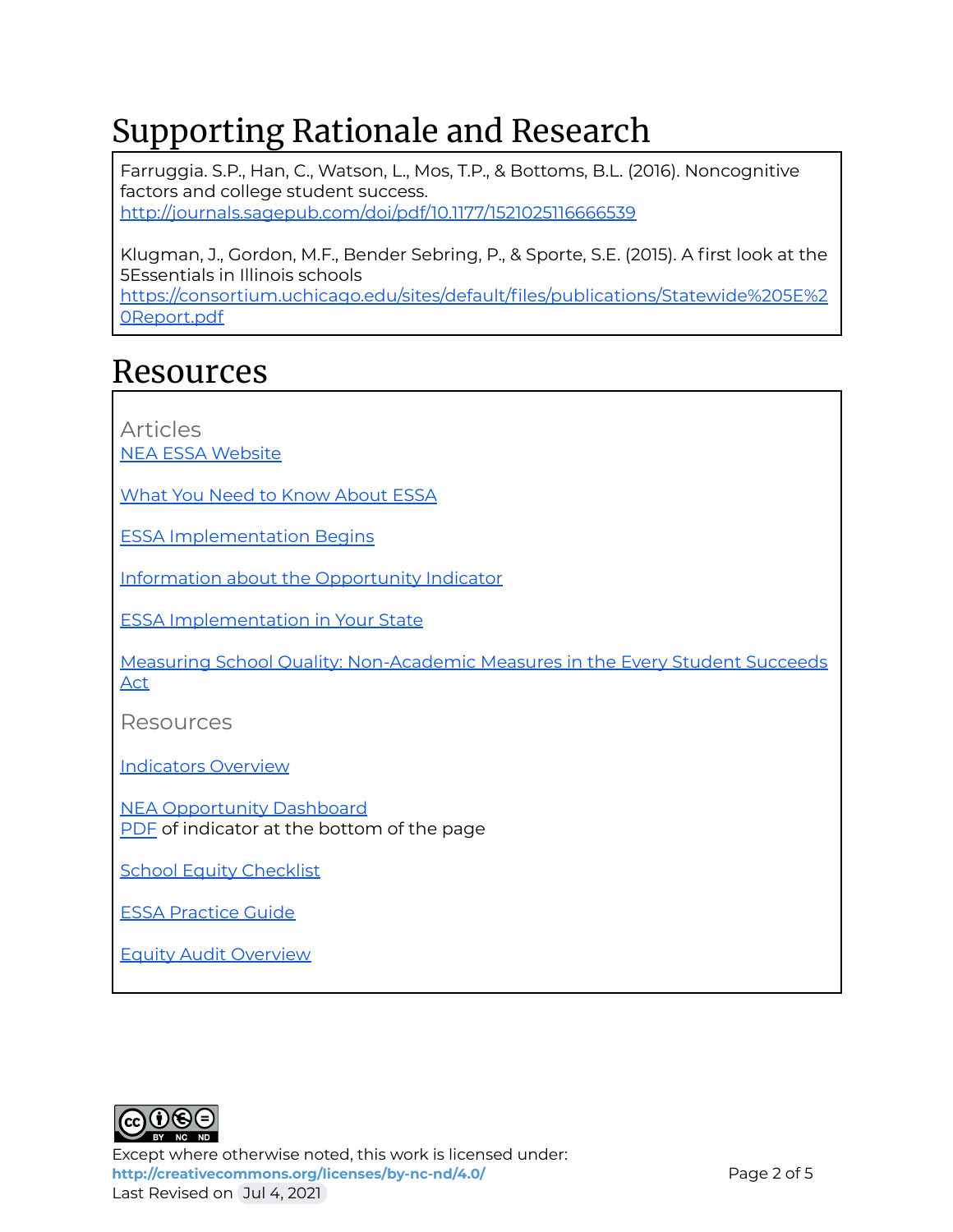### Submission Guidelines & Evaluation Criteria

*To earn the micro-credential, you must receive a passing score in Parts 1 and 3, and be proficient for all components in Part 2.*

#### Part 1. Overview Questions (Provides Context)

(400-500 words)

*Please use the suggested word count as a guide to answer the following contextual questions. This will help our assessor understand your current context for working on this micro-credential.*

*Please do not include any information that will make you identifiable to your reviewers.*

- 1. Describe at least two Opportunity Indicators that you feel should be included in your local or state ESSA plan. Provide a rationale about why these should be included.
- 2. Explain why current supports are insufficient in addressing the need you believe will be fulfilled by inclusion of your Opportunity Indicators in your state/local plan. How are these issues currently being addressed at the level in which you are analyzing?

**Passing:** Responses address each of the two questions using examples and supporting evidence that clearly illustrate your knowledge of the level you've been working with and your understanding of Opportunity Indicators. Writing is organized and easy to understand.

#### Part 2. Work Examples/Artifacts/Evidence

To earn this micro-credentials please submit the following **two artifacts** as evidence of your learning.

*\*Please do not include any information that will make you or your students identifiable to your reviewers.*

#### **Artifact 1: Evaluation of Resources**

An evaluation of two current resources that includes information for the level you're working with that led you to select the Opportunity Indicators for Part 1.



Except where otherwise noted, this work is licensed under: <http://creativecommons.org/licenses/by-nc-nd/4.0/><br>
Page 3 of 5 Last Revised on Jul 4, 2021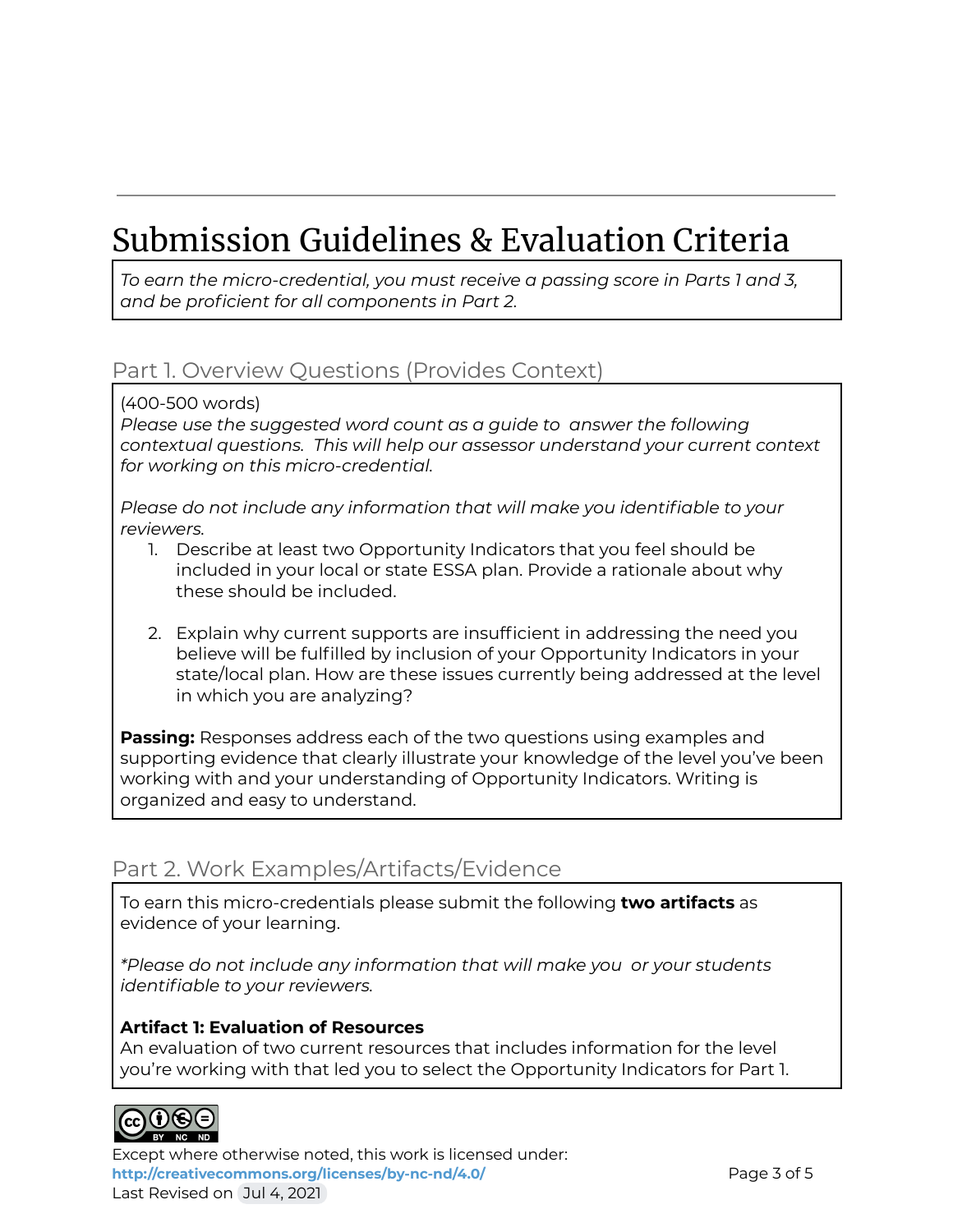(Examples might include a state or local Report Card, an article, anecdotal notes, current research, a documented initiative, etc.) (600-word limit)

#### **Artifact 2: Document or Presentation**

Create an artifact that demonstrates understanding of how non-academic indicators (Opportunity Indicators) provide equitable opportunities for students' success that can be shared with an audience of stakeholders. (Examples might include a PowerPoint presentation, video, Prezi, infographic, brochure, series of posts on social media, etc.)

Both artifacts should be combined into one document for submission. They can be submitted as links, screenshots, or other types of files.

|                                                                | <b>Proficient</b>                                                                                                                                                                                      | <b>Basic</b>                                                                                                                                                                         | <b>Developing</b>                                                                                                                                    |
|----------------------------------------------------------------|--------------------------------------------------------------------------------------------------------------------------------------------------------------------------------------------------------|--------------------------------------------------------------------------------------------------------------------------------------------------------------------------------------|------------------------------------------------------------------------------------------------------------------------------------------------------|
| <b>Artifact 1:</b><br><b>Evaluation of</b><br><b>Resources</b> | Evaluates and<br>describes two<br>resources<br>Both resources are<br>clearly connected to<br>the Opportunity<br>Indicators explained<br>in Part 1<br>Writing is organized<br>and easy to<br>understand | Evaluates and<br>describes one<br>resource, OR<br>evaluates or describes<br>two resources<br>One resource is<br>connected to the<br>Opportunity<br>Indicators explained<br>in Part 1 | Does not evaluate a<br>resource<br>The resource(s)<br>chosen are not clearly<br>connected to the<br>Opportunity<br>Indicators explained<br>in Part 1 |
| <b>Artifact 2:</b><br>Document<br>or<br><b>Presentation</b>    | Artifact is tailored for<br>audience, is<br>engaging, is<br>organized and easily<br>understood, and<br>shows how indicator<br>changes will help<br>students success                                    | Artifact shows some<br>understanding of<br>indicators and how<br>changes will help<br>student success<br>Artifact is<br>unorganized, unclear,<br>or difficult to<br>understand       | Artifact not<br>submitted or<br>inaccessible                                                                                                         |

#### Part 2. Rubric



Except where otherwise noted, this work is licensed under: <http://creativecommons.org/licenses/by-nc-nd/4.0/><br>
Page 4 of 5 Last Revised on Jul 4, 2021